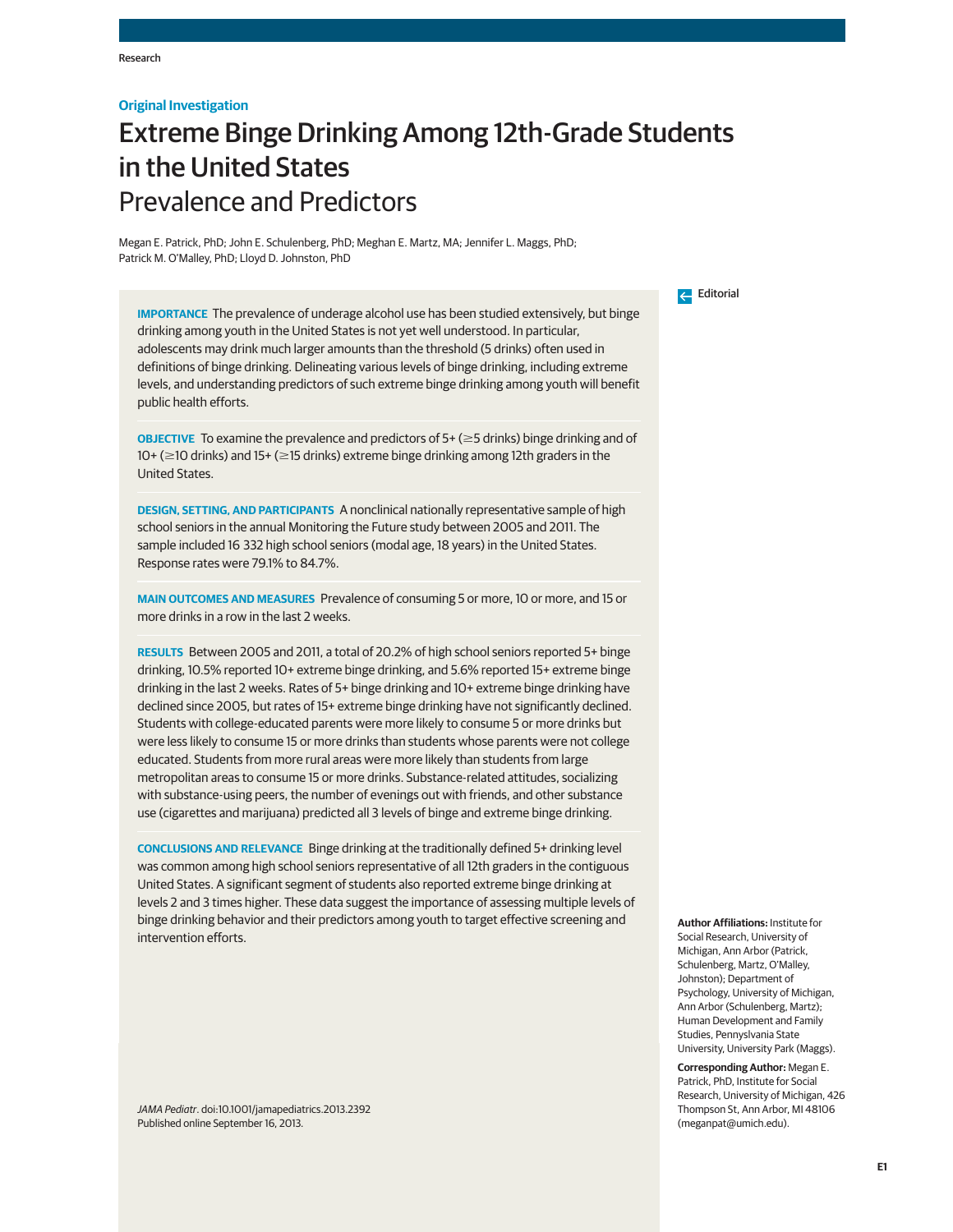dolescent alcohol consumption is a major public health<br>problem in the United States and a high priority for or-<br>ganizations, such as the Office of the Surgeon General,<sup>1</sup><br>Contacts for Disoase Control and Provention <sup>2</sup> Wor problem in the United States and a high priority for or-Centers for Disease Control and Prevention,<sup>2</sup> World Health Organization,<sup>3</sup> American Academy of Pediatrics,<sup>4</sup> and National Institute on Alcohol Abuse and Alcoholism.<sup>5</sup> Approximately 5000 persons younger than 21 years die each year from alcohol-related fatalities,<sup>6</sup> while problems linked to underage drinking were estimated in 2001 to cost about \$62 billion.7 Underage drinking is also a predictor of alcohol problems and early mortality in adulthood.<sup>8-11</sup>

Consuming a large amount of alcohol in a single sitting (binge or heavy-episodic drinking) confers acute risks (eg, injury, impaired driving, and alcohol poisoning) and longterm risks (eg, liver damage, alcohol dependence, and alterations to the developing brain).<sup>2,12-15</sup> In alcohol studies, binge drinking is commonly defined as 5 or more drinks<sup>16</sup> (or ≥4 for women and  $\geq 5$  for men<sup>16,17</sup>) based on the approximation that consuming 5 drinks in a 2-hour period would lead to a blood alcohol concentration of up to 80 mg/dL (0.08%) for the typical adult.<sup>17</sup> The 5+ measure has been a valuable tool for research predicting consequences of alcohol use.<sup>16,18-20</sup> However, sole reliance on a 5+ binge drinking threshold obscures meaningful variance in the quantity of alcohol consumed per occasion. Serious acute consequences of alcohol use are considerably more likely at very high levels of alcohol use. $21,22$ Despite the known risks, the extent of alcohol use among youth at the high end of binge drinking remains unclear.

Recent studies using multiple cutoffs for binge drinking have found variable consequences (eg, high risk for injuries at ≥5 drinks for women and  $\geq 8$  drinks for men<sup>23</sup>) and have shown that considerable numbers of persons engage in high levels of binge drinking (eg, in a sample aged 19-30 years, 14.7% reported ≥10 and 5.6% reported ≥15 drinks in a row in the last 2 weeks<sup>24</sup>). Significant sex differences at various levels of binge drinking in a sample of firstterm college freshmen were found (33.7% of women vs 40.6% of men at ≥4 drinks for women and ≥5 drinks for men, 8.2% vs 19.9% at ≥8 drinks for women and ≥10 drinks formen, and 1.8% vs 7.6% at ≥12 drinks for women and ≥15 drinks for men<sup>25</sup>). Increasingly, studies document risky single-occasion drinking (≥10 drinks for women and ≥11 drinks for men)<sup>26</sup> and event-specific drinking with particularly high levels of alcohol use<sup>27</sup> (eg, drinking during spring break,<sup>28-32</sup> in 21st-birthday celebrations,<sup>33-37</sup> at sporting events, 38,39 and for local and national holidays<sup>19,40</sup>). Thus far, a large proportion of the research on binge drinking<sup>16,25,41-44</sup> and the few studies<sup>20,25</sup> on more extreme binge drinking focus on college students, often from single universities.

To date, research has not examined extreme binge drinking or the prevalence of consuming dangerously high levels of alcohol in one sitting specifically among youth. Despite declines in overall alcohol use among teens in the last decade and a half, alcohol exposure remains high. In 2011, a total of 70% of US 12th graders reported using alcohol in their lifetime, 51% reported ever being drunk, and 22% reported binge drinking (≥5 drinks in a row) in the last 2 weeks.<sup>45</sup> Rates are generally similar or higher in other Western countries.<sup>46,47</sup>

Drawing on theoretical perspectives and comprehensive reviews,48-52 as well as empirical literature cited below, this study examines common US sociodemographic predictors and high school risk and protective factors associated with binge drinking and extreme binge drinking. To identify the youth at highest risk, the study compares empirically supported risk factors for consuming at least 5, 10, and 15 drinks in a row. For traditionally defined binge drinking (≥5 drinks), demographic findings have shown that male sex, white race/ethnicity, and higher parental education or socioeconomic status are consistent predictors of greater alcohol use among adolescents.<sup>45,49,53-55</sup> Binge drinking also differs in relation to geographic region and urbanicity: The Midwest and Northeast have the highest rates of 5+ binge drinking,<sup>45</sup> and rural high school students have higher rates of alcohol abuse, particularly for boys.<sup>56</sup> Studentswho aremore religious exhibit lower levels of binge drinking than their peers.<sup>57-59</sup> Risk and protective factors within the school and peer context,<sup>49,60-62</sup> including lower mean grades, plans to attend college, and higher frequency of skipping school, also predict greater adolescent alcohol use. During high school, students who believe that their friends get drunk are more likely to drink themselves.<sup>63-65</sup> Additional risk factors include a lower level of disapproval and a lower perceived risk of binge drinking.45,62,66 The use of other substances, including cigarettes and marijuana, is consistently correlated with heavier drinking.<sup>50,62</sup>

## Methods

## Study Design

The study was approved by a University of Michigan institutional review board. To our knowledge, this is the first national study to date to examine extreme binge drinking among youth. It uses data from the annual Monitoring the Future study<sup>45</sup> to examine the prevalence and predictors of  $5+$  (≥5 drinks) bingedrinking and of 10+ (≥10drinks) and 15+ (≥15drinks) extreme binge drinking among nationally representative samples of American high school seniors between 2005 and 2011. Annually since 1975, the Monitoring the Future study has used questionnaires administered in classrooms to survey nationally representative samples of about 16 000 American high school seniors (modal age, 18 years) each year.<sup>67</sup> Measures assessing 5+ binge drinking have been included since the inception of the study and are consistent with other investigations<sup>16</sup>; measures of extreme binge drinking were added in 2005.

The analyses used cohorts of 12th graders from the high school classes of 2005 to 2011 who answered questions regarding 5+ binge drinking and 10+ and 15+ extreme binge drinking. Measures of 10+ and 15+ extreme binge drinking were included on 1 of 6 questionnaire forms. Multiple questionnaire forms were used to decrease respondent burden and were randomly assigned within classrooms to individuals. Analyses accounted for the complexmultistage sample design, and the data were weighted to adjust for differential selection probabilities. Response rates for surveys from 2005 to 2011 were 79.1% to 84.7%, with almost all nonresponse because of absenteeism. The weighted sample (n = 16 332) is 52.3% female and 64.5% white, 11.0% black, 13.1% Hispanic, and 11.5% of other race/ethnicity.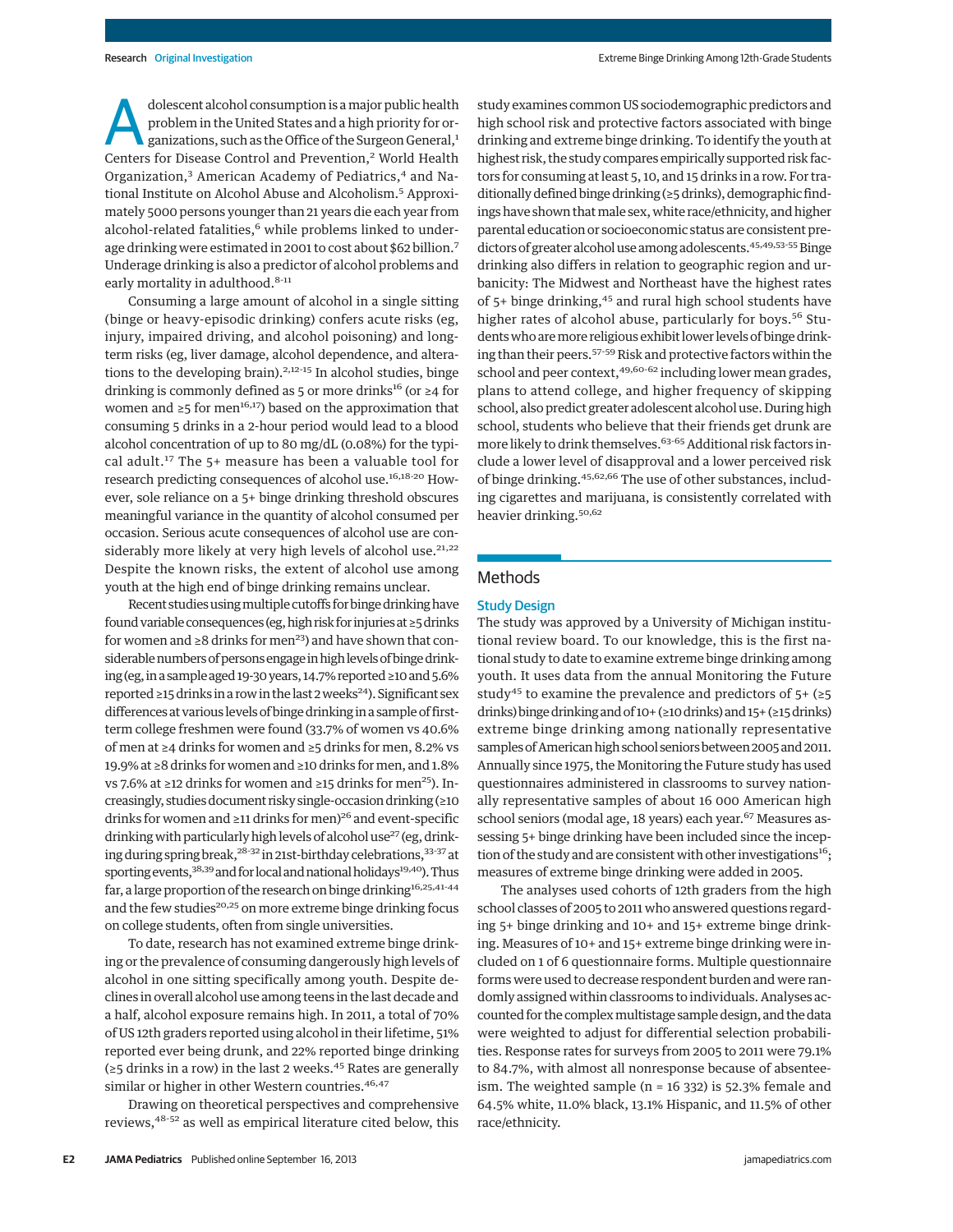#### **Measures**

#### Binge Drinking and Extreme Binge Drinking

The question "During the last 2 weeks, howmany times (if any) have you had 5 or more drinks in a row?" assessed 5+ binge drinking. The same stem question assessed 10+ extreme binge drinking ( $\geq 10+$ ) and 15+ extreme binge drinking ( $\geq 15+$ ) in the last 2 weeks. Response options were none, once, twice, 3 to 5 times, 6 to 9 times, and 10 or more times. For these analyses, responses were dichotomized as none (0) or any (1). A drink was defined for respondents as any of the following: "a 12 ounce can (or bottle) of beer; a 4-ounce glass of wine; a 12 ounce bottle (or can) of wine cooler; or amixed drink, shot glass of liquor, or the equivalent."

#### Demographics

Cohort year was a continuous variable for the years 2005 to 2011. Sex was coded as male (1) or female (0). Race/ethnicity was dummy coded as white (reference group), black, Hispanic, or other. Parental college education served as a proxy for socioeconomic status, with the maximum maternal or paternal education coded as some college or more (1) or no college education (0). Geographic region was defined as the region in which the respondent's school was located and included the South (reference group), Northeast, Midwest, and West. Population density referred to the area surrounding the respondent's school, classified based on US Census Bureau categories as large metropolitan statistical area (MSA) (such asurban areas) (reference group), other MSA (such as suburbs), or non-MSA (such as rural areas). Religiositywas based on the self-reported importance of religion and was coded from not important (1) to very important (4).

## High School Risk and Protective Factors

For educational success and plans, grades in high school were coded from D or lower (1) to A (9). College plans were coded as planning to graduate from a 4-year college or more (1) and planning on less than a 4-year college education (0). The number of days students reported cutting school (ie, missing without an excuse) in the last 4 weeks was coded from none (1) to 11 or more (7). For social life and substance-related attitudes, evenings out without parents in a typical week were coded from less than 1 evening (1) to 6 or 7 evenings (6). Students' beliefs about how many of their friends get drunk at least once a week were coded as none (1) to all (5). Alcohol attitudes were measured by disapproval of binge drinking (ie, ≥5 drinks) on theweekend, scored as do not disapprove (1) to strongly disapprove (3), and by perceived risk of binge drinking on the weekend, scored as no risk (1) to great risk (4). Finally, other substance use predictors were cigarette use in the last 30 days, scored from none (1) to 2 ormore packs per day (7), and marijuana use in the last 30 days, scored from none (1) to 40 or more times (7).

## Results

The prevalence rates of 5+ binge drinking, 10+ extreme binge drinking , and 15+ extreme binge drinking in the full sample and by sex, race/ethnicity, parental education, geographic region, and population density are given in Table 1. Among 12th

graders, 20.2% reported consuming 5 ormore alcoholic drinks, 10.5% reported consuming 10 or more drinks, and 5.6% reported consuming 15 or more drinks in a row at least once in the last 2 weeks. The table summarizes the considerable variation in these rates as a function of the sociodemographic characteristics. Cohort year was negatively correlated with 5+ binge drinking and 10+ extreme binge drinking but not with 15+ extreme binge drinking.  $\chi^2$  Tests revealed significant differences (*P* < .001) by sex, race/ethnicity, parental education, and population density, with one exception: 5+ binge drinking rates did not vary by population density. Pairwise comparisons are given in the table. Below, we consider in more detail sociodemographic differences in a multivariate context with the other covariates. We also examined interactions of all predictors by cohort year; only 1 of 60 reached the *P* < .05 statistical significance level. This indicates that the associations between predictors and outcomes have remained stable over time.

Table 2 gives estimates of the partial predictive power of the demographic and high school risk factors for binge drinking and extreme binge drinking based on multivariate logistic regression models. Dummy variables were included for all predictors with missing data, with means also assigned for continuous predictors. Students with missing data on sex were more likely to binge drink at all levels. Students with missing data on high school grades were less likely to engage in 5+ binge drinking. Those with missing data on college plans were more likely to engage in 5+ binge drinking. Students with missing data on days cutting school weremore likely to report 15+ binge drinking. Students with missing data on disapproval of binge drinking were more likely to engage in all levels of binge drinking. Those with missing data on perceived risk of binge drinking were less likely to report 5+ binge drinking. Students with missing data on cigarette or marijuana use had greater odds of 15+ binge drinking. There were no significant differences between students having missing data compared with students having valid data for religiosity, race/ethnicity, and parental education, as well as for friends getting drunk and evenings out with friends.

Young men were more likely than young women to engage in all levels of binge drinking. Differences by race/ ethnicity indicated that white students were more likely to engage in all levels of binge drinking than black students and were more likely to report 5+ binge drinking and 10+ extreme binge drinking than students of most other races/ethnicities. White students and Hispanic students did not differ. The association between parental education and binge drinking differed across the thresholds of binge drinking. Compared with students whose parents were not college educated, students whose parents were college educated had greater odds of engaging in 5+ binge drinking and lower odds of engaging in 15+ extreme binge drinking, with no difference in 10+ extreme binge drinking rates. There were few differences by geographic region or population density, although students in the Northeast and West were less likely to engage in 15+ extreme binge drinking than students in the South. Compared with students in large MSA areas, students in non-MSA (ie, more rural) areas had greater odds of engaging in 15+ extreme binge drinking. High school grades and college plans did not pre-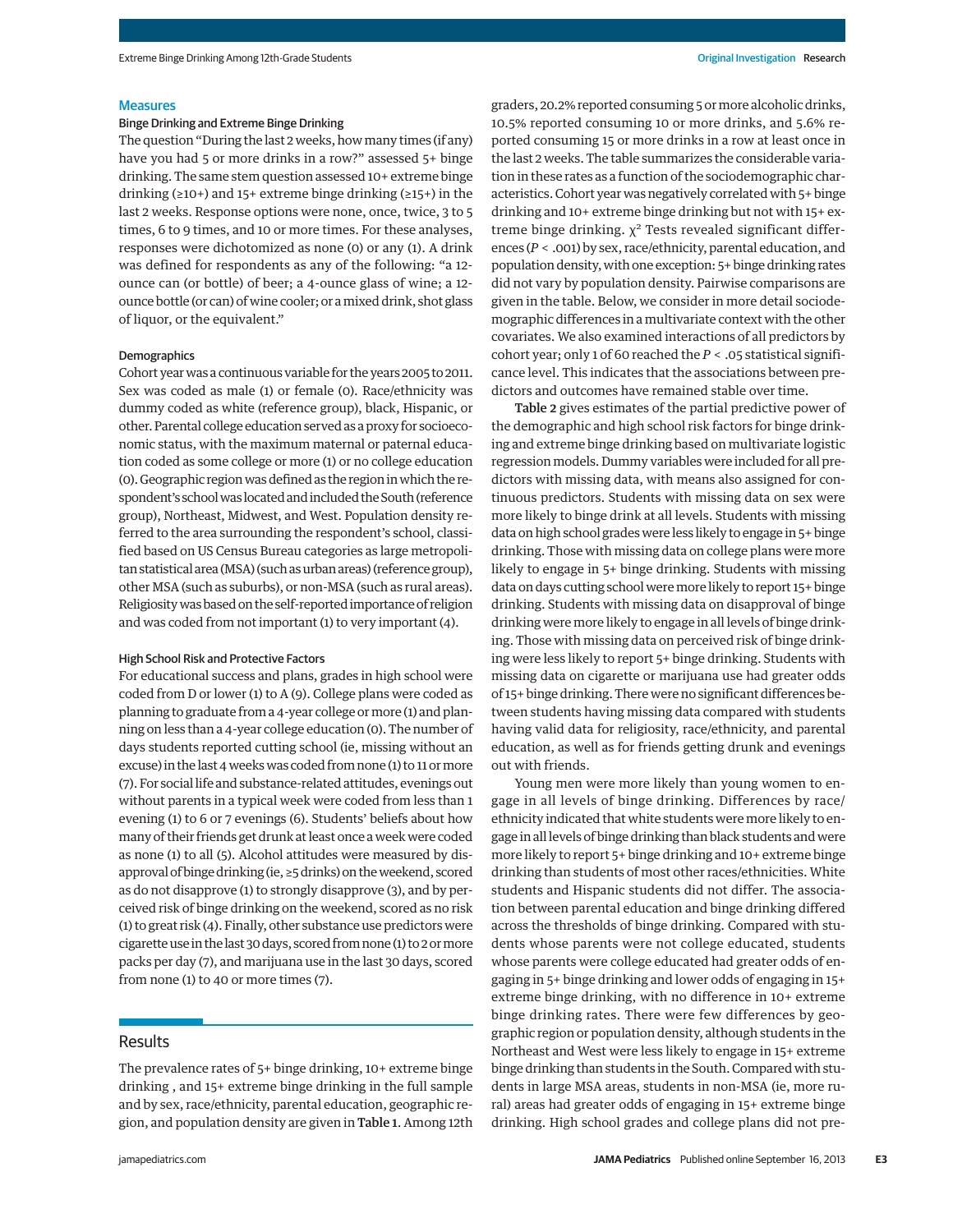| Table 1. Binge Drinking and Extreme Binge Drinking Prevalence by Demographic Subgroups <sup>a</sup> |               |  |  |
|-----------------------------------------------------------------------------------------------------|---------------|--|--|
|                                                                                                     | $\frac{9}{6}$ |  |  |

|                                      | $\sqrt{0}$                  |                               |       |
|--------------------------------------|-----------------------------|-------------------------------|-------|
|                                      | 5+ Binge<br><b>Drinking</b> | <b>Extreme Binge Drinking</b> |       |
| Variable                             |                             | $10+$                         | $15+$ |
| Total ( $n = 16332$ )                | 20.2                        | 10.5                          | 5.6   |
| Cohort year                          |                             |                               |       |
| $2005 (n = 2438)$                    | 22.0                        | 10.5                          | 5.5   |
| $2006 (n = 2330)$                    | 22.0                        | 12.6                          | 7.0   |
| $2007 (n = 2374)$                    | 20.5                        | 10.8                          | 5.2   |
| $2008(n = 2288)$                     | 19.2                        | 10.1                          | 5.2   |
| $2009(n = 2249)$                     | 20.7                        | 10.4                          | 5.8   |
| $2010(n = 2356)$                     | 18.5                        | 9.6                           | 6.0   |
| $2011(n = 2297)$                     | 18.1                        | 9.6                           | 4.4   |
| Sex                                  |                             |                               |       |
| Female ( $n = 7963$ )                | 15.0                        | 5.3                           | 2.3   |
| Male ( $n = 7266$ )                  | 24.7                        | 15.1                          | 8.3   |
| Race/ethnicity                       |                             |                               |       |
| White ( $n = 9656$ )                 | 23.8                        | 12.5                          | 6.3   |
| Black ( $n = 1740$ )                 | 7.6                         | 3.2                           | 1.8   |
| Hispanic ( $n = 2112$ )              | 15.9                        | 7.7                           | 4.6   |
| Other ( $n = 1794$ )                 | 14.5                        | 7.0                           | 4.4   |
| Parental education                   |                             |                               |       |
| No college education ( $n = 4076$ )  | 18.1                        | 10.1                          | 6.0   |
| Some college or more ( $n = 10724$ ) | 20.3                        | 9.9                           | 4.8   |
| Geographic region                    |                             |                               |       |
| South ( $n = 5879$ )                 | 18.4                        | 10.3                          | 5.9   |
| Northeast ( $n = 3040$ )             | 24.2                        | 11.9                          | 5.2   |
| Midwest (n = 3891)                   | 22.7                        | 12.8                          | 7.3   |
| West ( $n = 3522$ )                  | 16.9                        | 7.3                           | 3.5   |
| Population density                   |                             |                               |       |
| Large MSA ( $n = 4900$ )             | 20.4                        | 10.1                          | 4.9   |
| Other MSA (n = 7875)                 | 19.8                        | 9.9                           | 5.2   |
| Non-MSA ( $n = 3556$ )               | 20.7                        | 12.5                          | 7.4   |

Abbreviation: MSA, metropolitan statistical area.

a Measures assessed consumption of at least 5, 10, and 15 drinks in a row in the last 2 weeks. There were missing data on sex (n = 1030), race/ethnicity (n = 1031), and parental education (n = 1532); those with missing data on these variables tended to report higher rates of binge drinking. Correlation coefficients between cohort year and each of the binge drinking behaviors are  $r = 0.03$  ( $P < .001$ ) for 5+ binge drinking,  $r = 0.02$  ( $P < .01$ ) for 10+ extreme binge drinking, and  $r = 0.01 (P < .07)$  for 15+ binge drinking.  $\chi^2$  Tests for difference in proportions across each of the 3 thresholds of binge drinking by sex, race/ethnicity, parental education, and population density were all significant at  $P <$  .001, with one exception: there were no significant differences based on population density for 5+ binge drinking. Pairwise comparisons are shown by superscript values, where different superscript values indicate significant differences at  $P < .05$ .

dict binge drinking at any threshold in multivariate analyses. For all binge levels, greater odds of binge drinking were predicted by cutting school for more days, perceiving that more friends get drunk, and spending more evenings out with friends. Disapproving of binge drinking and perceiving greater risk of 5+ binge drinking predicted lower odds in all cases. Finally, last-month cigarette and marijuana users were more likely to report binge drinking at all levels.

While most predictors were in the same direction and of similar magnitude across the 3 thresholds of binge drinking, a notable exception was parental education: Students with more educated parents had higher odds of 5+ binge drinking but lower odds of 15+ extreme binge drinking. In addition, students of "other" races/ethnicities were less likely than white students to engage in 5+ binge drinking and 10+ extreme binge drinking, although there was no difference for 15+ extreme binge drinking. There were few regional differences in predictors of binge drinking, although students in the Northeast and West were less likely than students in the South to engage in 15+ extreme binge drinking. Despite these few and important exceptions, most risk factors had consistent patterns of association with the 3 thresholds of binge drinking and extreme binge drinking.

# **Discussion**

Our objectives were to quantify and draw attention to the prevalence of extreme binge drinking rates among the nation's high school seniors and to examine predictors of these behaviors. We estimate that more than 1 in 10 high school seniors had 10 or more drinks in a row and more than 1 in 20 had 15 or more drinks in a row at least once in the last 2 weeks. Within a 2-week period, among high school seniors who report consuming 5 or more drinks in a row, more than half report consuming 10 or more drinks in a row, and among those who report consuming 10 or more drinks in a row, more than half report consuming 15 or more drinks in a row. In addition, some subgroups (eg, young men, students from more rural areas, and individuals of white race/ethnicity) show particu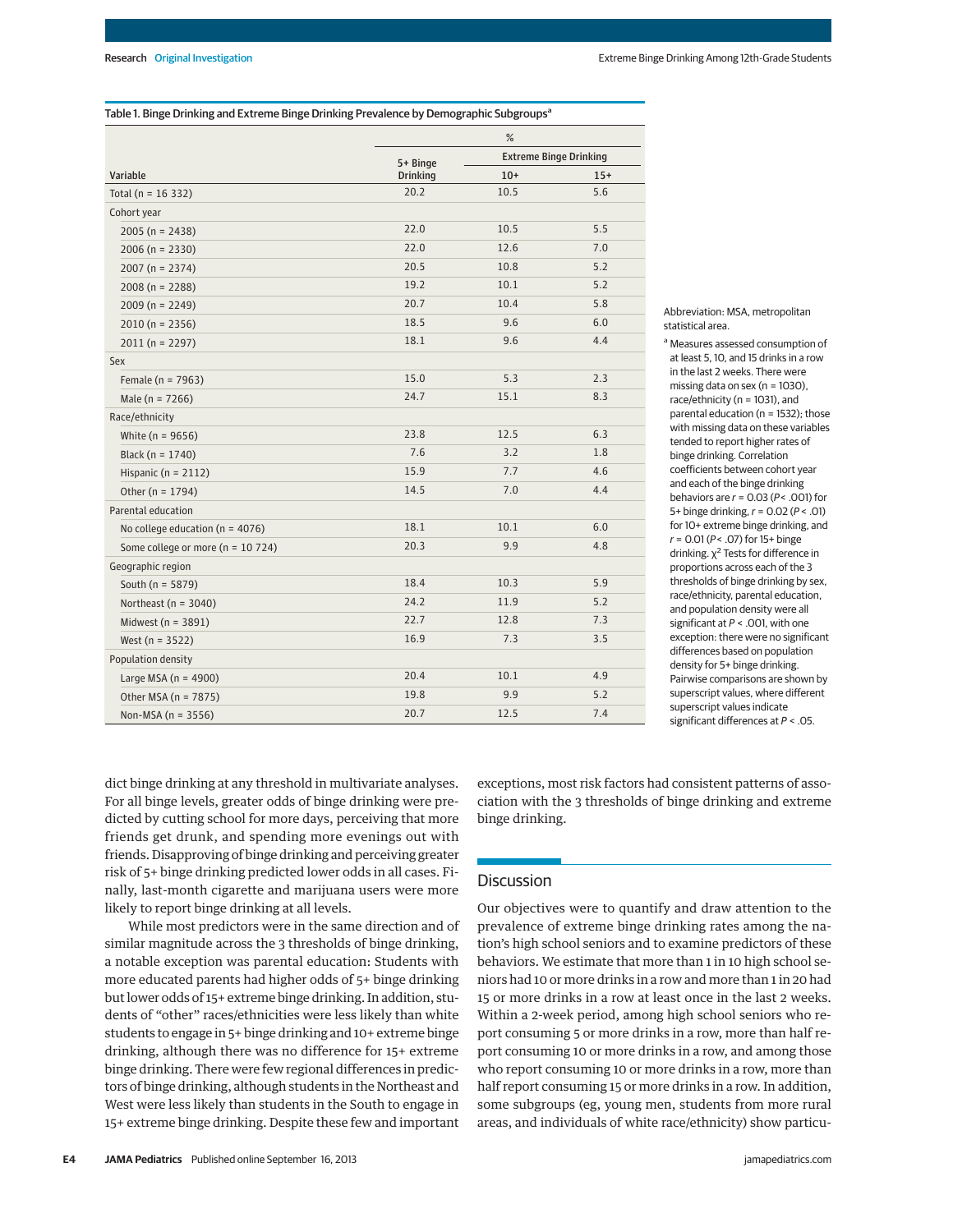Table 2. Multivariate Logistic Regressions Predicting Binge Drinking and Extreme Binge Drinking Among US 12th-Grade Students<sup>a</sup>

|                                                   | Odds Ratio (95% CI)      |                                 |                                   |
|---------------------------------------------------|--------------------------|---------------------------------|-----------------------------------|
|                                                   |                          | <b>Extreme Binge Drinking</b>   |                                   |
| Variable                                          | 5+ Binge Drinking        | $10+$                           | $15+$                             |
| <b>Demographic Subgroups</b>                      |                          |                                 |                                   |
| Cohort year                                       | $0.99(0.96 - 1.02)$      | $1.01(0.97-1.05)$               | $1.01(0.97-1.06)$                 |
| Male sex <sup>b</sup>                             | $1.45$ $(1.28-1.64)^c$   | $2.74$ (2.32-3.24) <sup>c</sup> | 3.20 $(2.61-3.94)^c$              |
| Race/ethnicity <sup>d</sup>                       |                          |                                 |                                   |
| <b>Black</b>                                      | $0.38(0.27 - 0.51)^c$    | $0.31 (0.21 - 0.46)^c$          | $0.38(0.22 - 0.66)^c$             |
| Hispanic                                          | $0.86(0.72 - 1.04)$      | $0.88(0.68-1.14)$               | $1.18(0.85 - 1.65)$               |
| Other                                             | $0.65(0.54-0.79)^c$      | $0.69(0.53-0.90)^e$             | $1.04(0.75-1.42)$                 |
| Geographic region <sup>f</sup>                    |                          |                                 |                                   |
| Northeast                                         | $1.14(0.94-1.40)$        | $0.99(0.79-1.23)$               | $0.72$ (0.56-0.94) <sup>g</sup>   |
| <b>Midwest</b>                                    | $1.05(0.89-1.23)$        | $1.05(0.86 - 1.30)$             | $1.07(0.84-1.38)$                 |
| West                                              | $1.06(0.87-1.30)$        | $0.81(0.59-1.12)$               | $0.67$ $(0.47 - 0.96)^{9}$        |
| Population density <sup>h</sup>                   |                          |                                 |                                   |
| Other MSA                                         | $0.94(0.80-1.09)$        | $0.98(0.81 - 1.19)$             | $1.12(0.90-1.40)$                 |
| Non-MSA                                           | $0.93(0.77-1.11)$        | $1.20(0.95 - 1.51)$             | $1.51$ $(1.15-1.99)$ <sup>e</sup> |
| Parental education some college or<br>more'       | $1.22 (1.07 - 1.40)^9$   | $0.98(0.82 - 1.17)$             | $0.79(0.64 - 0.99)^9$             |
| Religiosity                                       | $0.94(0.88-1.00)$        | $1.00(0.93-1.09)$               | $0.93(0.84-1.03)$                 |
| <b>High School Risk and Protective Predictors</b> |                          |                                 |                                   |
| Educational success and plans                     |                          |                                 |                                   |
| High school grades                                | $1.01(0.98-1.04)$        | $1.01(0.97-1.05)$               | $1.02(0.96-1.08)$                 |
| College plans <sup>j</sup>                        | $0.97(0.81 - 1.15)$      | $0.84(0.69-1.04)$               | $0.84(0.66 - 1.08)$               |
| Days cut school                                   | $1.09(1.05-1.14)^c$      | $1.07 (1.02 - 1.12)^e$          | $1.11(1.05-1.17)^c$               |
| Social life and substance-related<br>attitudes    |                          |                                 |                                   |
| Evenings out with friends                         | $1.23$ $(1.18-1.29)^c$   | $1.17(1.11-1.25)^c$             | $1.16$ $(1.07 - 1.25)^c$          |
| Friends get drunk                                 | $1.72$ $(1.64 - 1.81)^c$ | $1.83$ $(1.70 - 1.96)^c$        | $1.83$ $(1.67 - 1.99)^c$          |
| Disapprove of binge drinking                      | $0.49(0.45-0.53)^c$      | $0.50(0.44 - 0.57)^c$           | $0.49(0.41 - 0.59)^c$             |
| Perceived risk of binge drinking                  | $0.70(0.67 - 0.74)^c$    | $0.68$ $(0.64 - 0.73)^c$        | $0.72$ $(0.65 - 0.78)^c$          |
| Other substance use                               |                          |                                 |                                   |
| Cigarettes                                        | $1.38(1.31-1.46)^c$      | $1.32$ $(1.23-1.41)^c$          | $1.35(1.26-1.45)^c$               |
| Marijuana                                         | $1.23$ $(1.18-1.27)^c$   | $1.20(1.16-1.24)^c$             | $1.17(1.12-1.23)^c$               |

Abbreviation: MSA, metropolitan statistical area.

 $a$  Unweighted n = 16 330 (weighted n = 16 332). Dummy variables were included for missing data on sex and race/ethnicity. All high school predictors were controlled for but are not included in the table.

**b** Reference category is female.

 $c$   $P < .001$ .

<sup>d</sup> Reference category is white.

 $e$   $P < .01$ .

<sup>f</sup> Reference category is South.  $g p < 0.5$ 

h Reference category is large MSA.

<sup>i</sup> Reference category is no college education.

<sup>j</sup> Reference category is planning to get less education than a 4-year college degree.

larly high rates of extreme binge drinking. Such high levels of alcohol intake clearly put youth at risk for injuries and fatalities from alcohol-related suicide, drowning, homicide, alcohol poisoning, and motor vehicle crashes.<sup>6</sup>

Although 5+ binge drinking specifically and the frequency of drinking generally have decreased among adolescents since record high levels in the late 1970s and early 1980s and have continued since 2005 to decrease further,<sup>45</sup> the period since 2005 has not shown such declines for 15+ extreme binge drinking. This suggests that extreme binge drinking behavior may be less affected by changing norms and is more entrenched in specific adolescent subcultures,<sup>68</sup> as has been argued for the college level.<sup>69</sup>

Many of the sociodemographic and risk factors predictive of 5+ binge drinking were similarly predictive of 10+ and 15+ extreme binge drinking. In particular, young men engaged in more binge drinking at all levels than young women, and youth of white race/ethnicity engaged in more binge drinking at all levels than those of black, Hispanic, or other races/ ethnicities, similar to findings for lower-level drinking in prior empirical studies.<sup>45,70,71</sup> Related behaviors and attitudes about drinking predicted binge drinking at all levels. The fact that the same risk factors predicted 5+ binge drinking and 10+ and 15+ extreme binge drinking suggests that additional, more prognostic predictors for the different thresholds of binge drinking are needed.

We found some predictors that varied in magnitude depending on the threshold of binge drinking. In particular, higher parental education was a risk factor for 5+ binge drinking but was a protective factor against 15+ extreme binge drinking. This finding adds nuance to reports that youth of higher socioeconomic status are at greater risk for binge drinking, 45,53-55,72 suggesting that their risk is for the lower threshold of binge drinking; at the same time, youth of lower socioeconomic status and those from more rural areas may be at higher risk for very extreme binge drinking and concomitant consequences.

Clearly, a combination of classic binge drinking measures and assessments of extreme binge drinking is warranted to refine our understanding of such high levels of alcohol use among youth. Differentiating between levels of binge drinking, in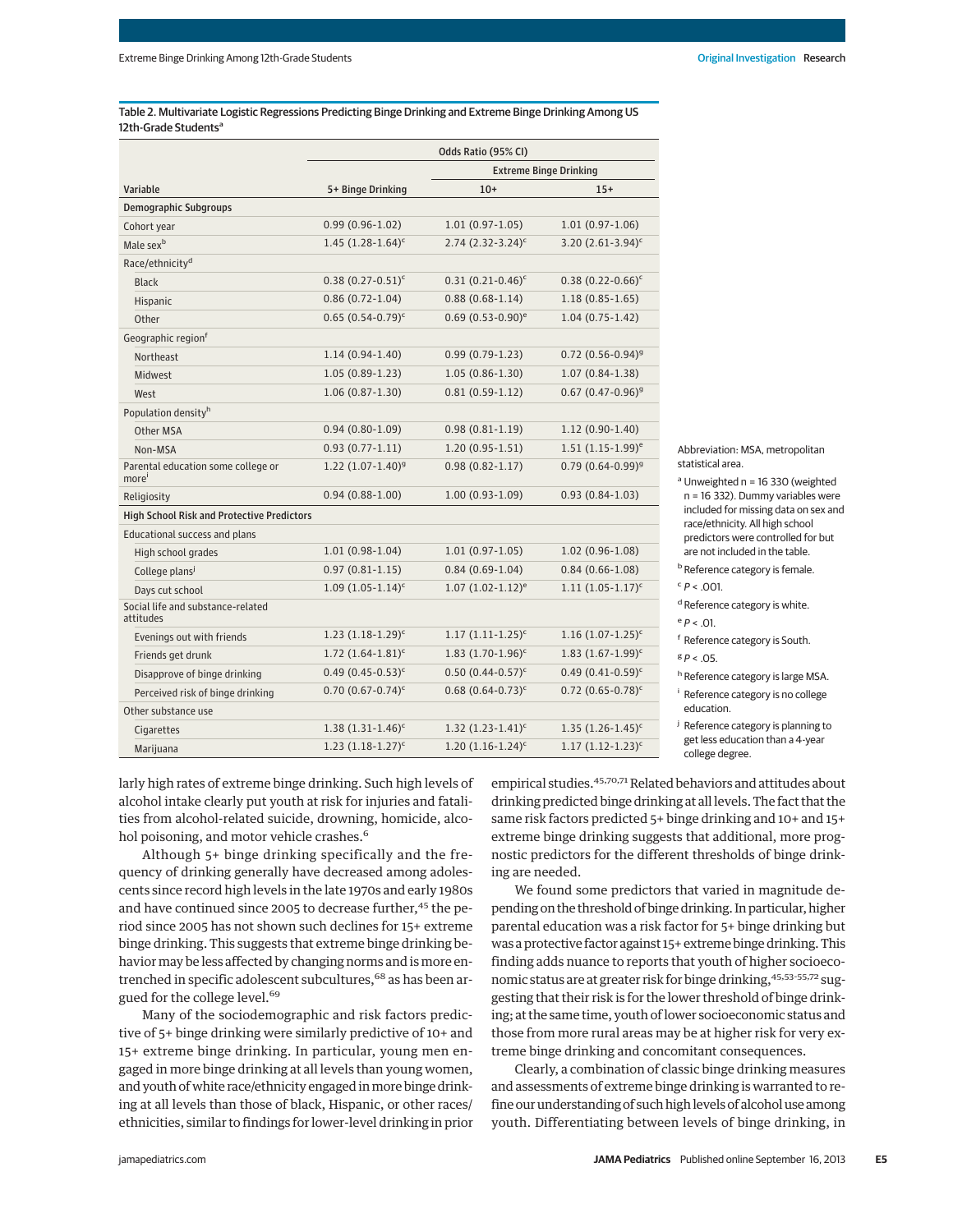terms of behavioral predictors and resulting consequences, may help determine specific risks and contribute to more effective screening and tailored intervention methods. The results of this study help reconcile what seemed like conflicting findings, namely, that reported levels of 5+ binge drinking were declining in recent years among adolescents<sup>45</sup> at the same time that medical emergencies involving alcohol use by teens were rising.<sup>73</sup>

Important strengths of the study include the nationally representative data, with the ability to examine demographic and regional differences across multiple recent years. The study has several limitations. First, high school dropouts were not included in the sampling frame. Because 5+ binge drinking tends to be higher among those who have early school difficulties,<sup>60</sup> our prevalence estimates may be conservative compared with a full population of 18-year-olds. Second, the same measures of binge drinking were used for male and female youth, although sex differences in average size and metabolism of alcohol mean that the same number of drinks is likely riskier for young women than for young men. Third, the available data were based on self-report of youth consumption of 5, 10, or 15 or more drinks in a row, although an exact definition was not given. It also may be difficult for respondents to remember the number of drinks consumed at these high levels. Of course, this limitation comes with the benefits of large national samples. Future research should document the contexts of drinking and the duration of the drinking occasion and consequences experienced. Additional work is needed to assess extreme binge drinking in other populations, including youths 19 years or older, and may consider a broader range of family, school, and community risk factors, aswell as genetic andmental health indicators to describemore clearly the cause of the different levels of binge drinking. The documented rates of extreme binge drinking, and the fact that they have not changed across recent historical time, support the need for additional research to develop effective prevention and intervention strategies to reduce high-risk alcohol behaviors of youth.

#### ARTICLE INFORMATION

**Accepted for Publication:** March 18, 2013. **Published Online:** September 16, 2013. doi:10.1001/jamapediatrics.2013.2392.

**Author Contributions:** Study concept and design: Patrick, Schulenberg, O'Malley, Johnston. Acquisition of data: Schulenberg, O'Malley, Johnston.

Analysis and interpretation of data: Patrick, Maggs, O'Malley, Johnston.

Drafting of the manuscript: Patrick, Martz. Critical revision of the manuscript for important intellectual content: All authors. Statistical analysis: Patrick, Martz, O'Malley. Obtained funding: Schulenberg, O'Malley, Johnston. Study supervision: Patrick, Johnston.

**Conflict of Interest Disclosures:** None reported.

**Funding/Support:** Data collection and work on this study were funded by grant R01 DA 01411 from the National Institute on Drug Abuse.

**Disclaimer:** The content herein is solely the responsibility of the authors and does not necessarily represent the official views of the sponsors.

**Additional Contributions:** Adam J. Burke, MA, assisted with the data analysis.

#### **REFERENCES**

**1**. US Department of Health and Human Services. Surgeon General's call to action to prevent and reduce underage drinking. 2007. http://www .surgeongeneral.gov/topics/underagedrinking/. Accessed July 27, 2013.

**2**. Eaton DK, Kann L, Kinchen S, et al; Centers for Disease Control and Prevention (CDC). Youth Risk Behavior Surveillance: United States, 2009. MMWR Surveill Summ. 2010;59(5):1-142.

**3**. World Health Organization Department of Health Statistics and Informatics. Global health risks. 2009. http://www.who.int/healthinfo/global burden disease/GlobalHealthRisks report full.pdf. Accessed July 27, 2013.

**4**. American Academy of Pediatrics. Substance abuse: alcohol: the most popular choice. 2003.

http://www.healthychildren.org/English/ages -stages/teen/substance-abuse/Pages/Alcohol-The -Most-Popular-Choice.aspx. Accessed July 27, 2013.

**5**. National Institute on Alcohol Abuse and Alcoholism. Underage drinking 2006. http://pubs.niaaa.nih.gov/publications/AA67 /AA67.htm. Accessed July 27, 2013.

**6**. Hingson R, Kenkel D. Social, health, and economic consequences of underage drinking. In: Bonnie R, O'Connell M, ed. Reducing Underage Drinking: A Collective Responsibility. Washington, DC: National Academies Press; 2004:351-382.

**7**. Miller TR, Levy DT, Spicer RS, Taylor DM. Societal costs of underage drinking. J Stud Alcohol. 2006;67(4):519-528.

**8**. Grant BF, Stinson FS, Harford TC. Age at onset of alcohol use and DSM-IV alcohol abuse and dependence: a 12-year follow-up.J Subst Abuse. 2001;13(4):493-504.

**9**. Merline A, Jager J, Schulenberg JE. Adolescent risk factors for adult alcohol use and abuse. Addiction. 2008;103(suppl 1):84-99.

**10**. Patrick ME, Schulenberg JE, O'Malley PM, Johnston LD, Bachman JG. Adolescents' reported reasons for alcohol and marijuana use as predictors of substance use and problems in adulthood. J Stud Alcohol Drugs. 2011;72(1):106-116.

**11**. Patrick ME, Wray-Lake L, Finlay AK, Maggs JL. The long arm of expectancies. Alcohol Alcohol. 2010;45(1):17-24.

**12**. Miller JW, Naimi TS, Brewer RD, Jones SE. Binge drinking and associated health risk behaviors among high school students. Pediatrics. 2007;119(1):76-85.

**13**. US Department of Transportation, National Highway Traffic Safety Administration, National Center for Statistics and Analysis. Traffic safety facts: research note. November 2009. DOT HS 811 218. http://www-nrd.nhtsa.dot.gov/Pubs /811218.pdf. Accessed July 27, 2013.

**14**. US Department of Health and Human Services, Substance Abuse and Mental Health Services Administration, Center for Behavioral Health Statistics and Quality. Results from the 2010

National Survey on Drug Use and Health. September 2011. http://oas.samhsa.gov/NSDUH /2k10NSDUH/2k10Results.pdf. Accessed July 27, 2013.

**15**. Spear LP. The adolescent brain and age-related behavioral manifestations. Neurosci Biobehav Rev. 2000;24(4):417-463.

**16**. Wechsler H, Nelson TF. Binge drinking and the American college student. Psychol Addict Behav. 2001;15(4):287-291.

**17**. US Department of Health and Human Services, National Institutes of Health. NIAAA council approves definition of binge drinking. Winter 2004. Newsletter 3. http://pubs.niaaa.nih.gov /publications/Newsletter/winter2004/Newsletter Number3.pdf.

**18**. Fillmore MT, Jude R. Defining "binge" drinking as five drinks per occasion or drinking to a .08% BAC. Am J Addict. 2011;20(5):468-475.

**19**. Goldman MS, Greenbaum PE, Darkes J, Brandon KO, Del Boca FK. How many versus how much? Psychol Addict Behav. 2011;25(1):16-27.

**20**. Read JP, Beattie M, Chamberlain R, Merrill JE. Beyond the "binge" threshold. Addict Behav. 2008;33(2):225-234.

**21**. Miller TR, Spicer RS. Hospital-admitted injury attributable to alcohol. Alcohol Clin Exp Res. 2012;36(1):104-112.

**22**. Rehm J, Gmel G, Sempos CT, Trevisan M. Alcohol-related morbidity and mortality. Alcohol Res Health. 2003;27(1):39-51.

**23**. Mundt MP, Zakletskaia LI, Fleming MF. Extreme college drinking and alcohol-related injury risk. Alcohol Clin Exp Res. 2009;33(9):1532-1538.

**24**. Johnston LD, O'Malley PM, Bachman JG, Schulenberg JE. Monitoring the Future: national results on adolescent drug use: overview of key findings 2010: sponsored by the National Institute on Drug Abuse, National Institutes of Health. 2012. http://monitoringthefuture.org/pubs/monographs /mtf-overview2010.pdf. Accessed July 27, 2013.

**25**. White AM, Kraus CL, Swartzwelder H. Many college freshmen drink at levels far beyond the